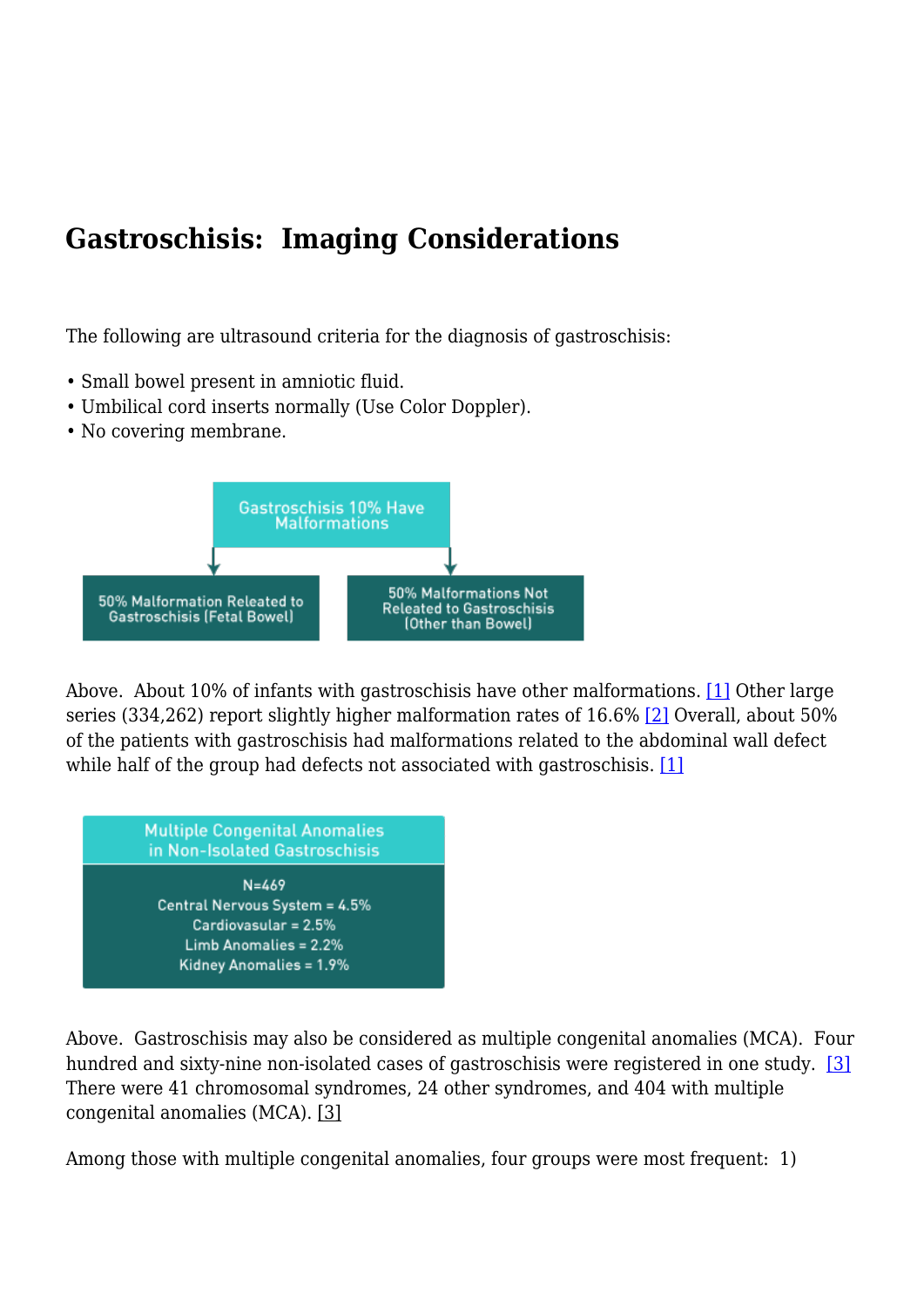Central nervous system, 4.5%; 2) Cardiovascular system, 2.5%; 3) limb abnormalities, 2.2%; and 4) kidney anomalies, 1.9%. [\[3\]](#page-2-2)



Above. Other malformations specifically related to gastroschisis include: 1) malrotation; 2) cryptorchidism; 3) amyoplasia; 4) urinary tract obstruction; and intestinal atresia or stenosis [\[4\]](#page-2-3)

<span id="page-1-0"></span>

Above. Ultrasound findings related to prognosis for gastroschisis include gastric dilatation, other bowel dilatation, polyhydramnios, fetal growth restriction, and other malformations.

<span id="page-1-2"></span><span id="page-1-1"></span>In 34 infants with gastroschisis, 21 had no gastric dilatation and 13 had gastric dilatation. Those with gastric dilatation had a higher probability for neonatal death, volvulus, and prolonged hospital care. [\[5\]](#page-2-4) Both gastric dilatation and large defect are important predictors of outcome. [\[6\]](#page-3-0)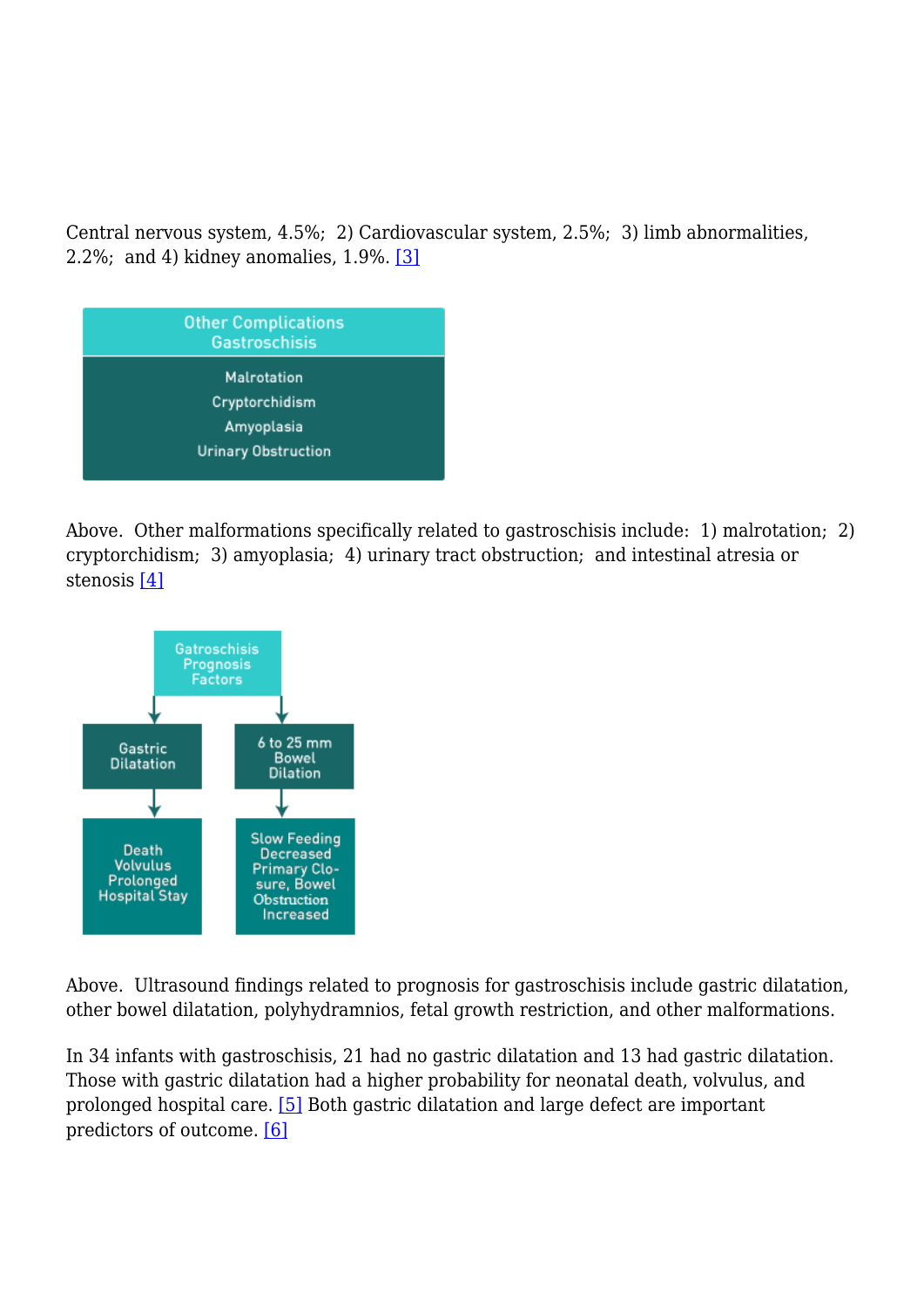<span id="page-2-5"></span>Abnormal dilatation of fetal bowel of 6 mm to 35 mm was associated with slower oral feeding, decreased primary closure, and increased readmission for bowel obstruction. [\[7\]](#page-3-1)

<span id="page-2-6"></span>Some reports consider the presence of intestinal atresia to be the single most important finding in those with poor outcomes. [\[8\]](#page-3-2)

Magnetic resonance imaging (MRI) provides a potentially improved contrast without the risk of radiation effect and has been used in anomalies such as congenital diaphragmatic hernia and gastroschisis. [\[6\]](#page-3-0)

The possibility of 3-D mode in MRI makes the assessment of fetal bowel condition potentially more accurate.

## **References**

<span id="page-2-2"></span><span id="page-2-1"></span><span id="page-2-0"></span>

| Abstract: PMID: 18655099 | [back]      |
|--------------------------|-------------|
| Abstract: PMID: 18386803 | ٠<br>[back] |
| Abstract: PMID: 17357116 | ٠<br>[back] |
| Abstract: PMID: 18386803 | ٠<br>[back] |
|                          | ٠           |

<span id="page-2-4"></span><span id="page-2-3"></span>[Abstract: PMID: 15167837](http://www.ncbi.nlm.nih.gov/pubmed/15167837) [\[back\]](#page-1-1)